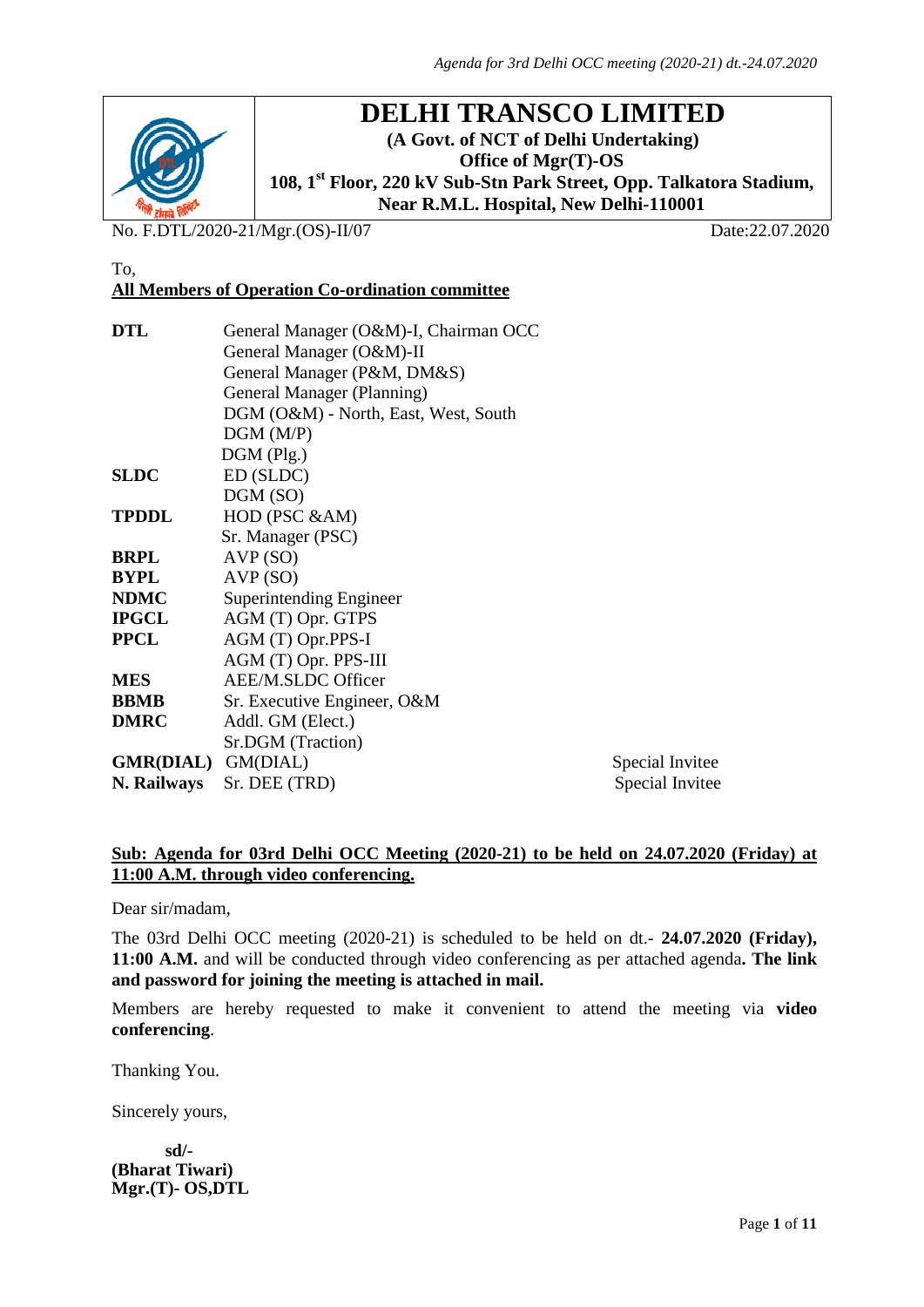#### **DELHI TRANSCO LIMITED**

(Regd. Office: Shakti Sadan, Kotla Road, New Delhi-110002)

#### **AGENDA FOR DELHI OCC MEETING NO. 03/2020-21**

| <b>Date</b> |                | 24.07.2020                                    |
|-------------|----------------|-----------------------------------------------|
| <b>Time</b> | $\ddot{\cdot}$ | 11:00 AM                                      |
| Venue       |                | Via Video conferencing                        |
|             |                | In O/o-GM(O&M)-I, Delhi Transco Ltd.,         |
|             |                | 220 kV Sub-Stn Park Street,                   |
|             |                | Opp. Talkatora Stadium, Near R.M.L. Hospital, |
|             |                | New Delhi-110001                              |

# **1. Confirmation of minutes of 02nd Delhi OCC meeting (2020-21) held on dated 29.06.2020.**

The  $02<sup>nd</sup>$  Delhi OCC meeting (2020-21) was held on 29.06.2020 through video conferencing in accordance with the agenda circulated vide letter dt: 23.06.2020. Minutes of the aforesaid OCC meeting were issued on 08.07.2020 and the same was also uploaded on DTL website.

No comments have been received on the minutes from any utility.

OCC may kindly deliberate & confirm the minutes.

#### **2. Updation of communication details of nominated members of OCC.**

As per Delhi GCC Rules 2008 (Conduct of Business) clause no-17.2, OCC shall be represented by the representatives of the constituent members of Delhi Power Sector. The nominated representative shall be at the level of Superintending Engineer / Dy. G.M. or equivalent level. Accordingly, all Delhi OCC members nominated their representatives to participate in monthly OCC meeting.

However, the details of nominated representatives not updated from long time. Therefore, it is requested to all members to update the latest details of nominated representative for attending OCC meetings as per below format.

| <b>Name of</b><br><b>Utility</b> | <b>Designation</b> | Name of<br><b>Officer</b> | Mob. No. | Email | Corresponding<br>office address |
|----------------------------------|--------------------|---------------------------|----------|-------|---------------------------------|
|                                  |                    |                           |          |       |                                 |

#### **3. DTL AGENDA:**

#### **3.1 Proposed planned shutdowns of O&M, DTL for the month of August-2020.**

DTL O&M deptt. has proposed the planned shutdowns for the month of August-2020.

#### **(OCC may deliberate)**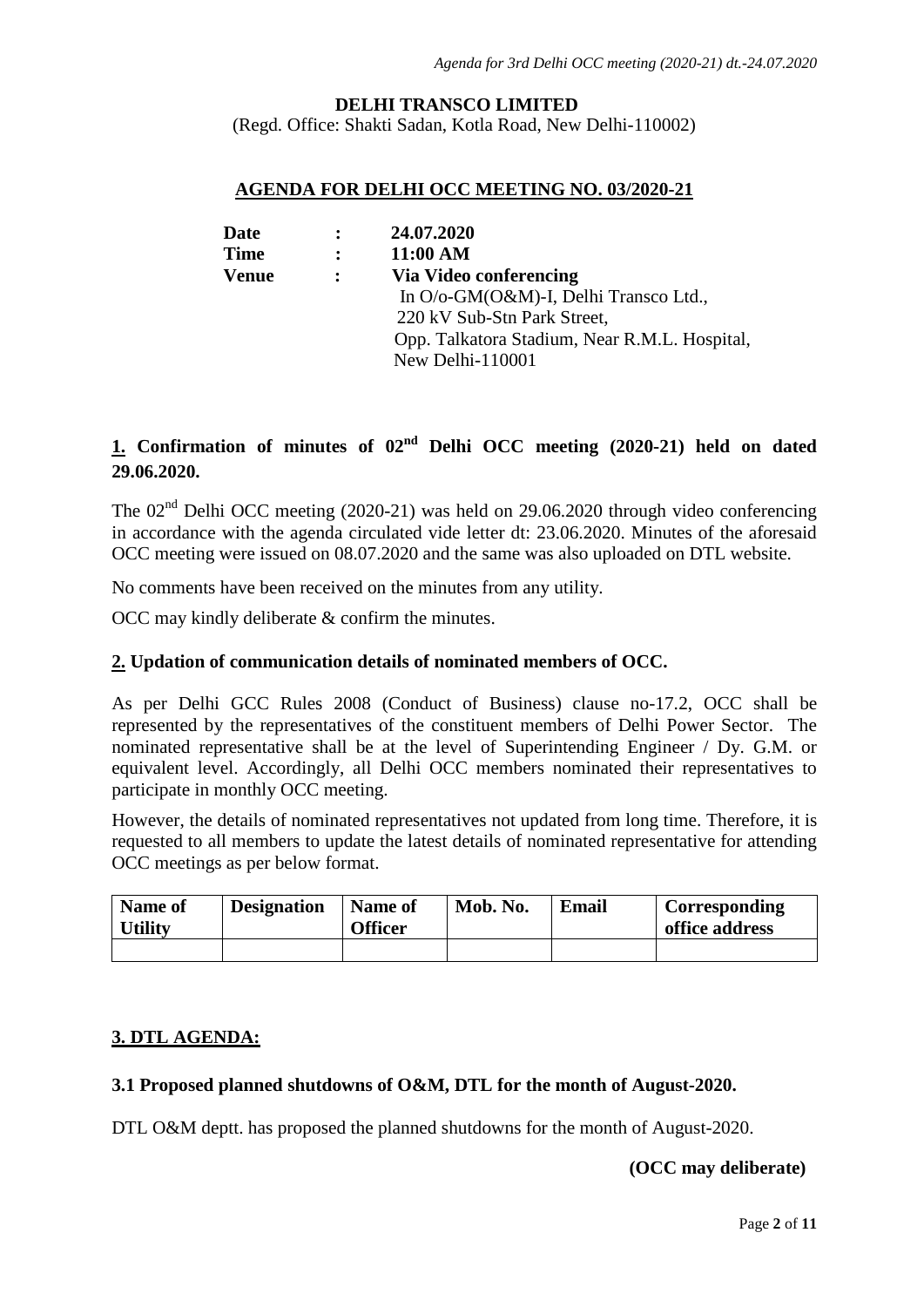# **3.2 Phase reversal of LT supply issue at 400kV Bawana Sub-Station.**

There are 02 Nos. of 11kV source provided by TPDDL namely Bawana-06 & Bawana-07 to feed all the local load of 400KV sub-station Bawana including all switchyard, fire fighting, 315MVA ICT accessories etc.

On dated 10.07.2020, TPDDL back feeded the 11kV Bawana-07 source through an interconnector without informing the same to DTL due to which the phase sequence of the 11kV Bawana-07 got changed and complete LT supply inside the sub-station got reversed and resulted in tripping of various equipments like battery chargers, AC plant etc. along with causing disturbance in the functioning of associated auxiliaries like reversal of fans direction etc.

The supply has therefore got normalized by shifting LT load on Bawana-06 feeder in exigency. On repeated requests, phase sequence at 11KV Bawana-07 normalized on dated 13.07.20. It came into notice that similar issue has also been occurred in past times. M/s TPDDL has been requested to maintain phase sequence during shifting / back-feeding of any source feeding 400Kv sub-station DTL Bawana local supply.

In view of above, DTL requested that this issue should be deliberated in OCC with DISCOMs to avoid any reoccurrence of similar incidence in the wake of any unwanted tripping or feeder outage.

### **(OCC may deliberate)**

# **3.3 Emanating of 02 nos. 66kV TPDDL feeders from 220kV Shalimar Bagh Substation.**

It is hereby submitted that as per the requirement of TPDDL 02 nos of 66kV bays were commissioned at 220kV Shalimar Bagh in the month of April 2019. As per the MOM of steering committee these 02 nos. 66kV bays from 220 KV SMB has to be terminated at 66 kV RG-3 Substation of TPDDL but till date no work has been started by TPDDL and these bays are lying idle from the time of installation.

In present scenario to maintain 24x7 uninterrupted supply, the interconnected distribution system should be such that during an outage at EHV network the load should be managed from other substation of DTL keeping the transmission network unstressed.

In view of above, DTL requested that this issue should be deliberated in OCC with M/s TPDDL so that investment made by the DTL can be utilized and Distribution network at 66 KV Level may be strengthened.

#### **(OCC may deliberate)**

| Sr. No | Name of Ckts            | Shut down period      | <b>Remarks</b>             |
|--------|-------------------------|-----------------------|----------------------------|
|        | 220kV SOW-Mandola Ckt-I | 16.08.2020-15.09.2020 | <b>HTLS</b> Reconductoring |
|        | $\&$ -II                |                       | work                       |
|        | 220kV Bawana-Shalimar   | 16.08.2020-15.09.2020 | <b>HTLS</b> Reconductoring |
|        | Bagh Ckt-I & -II        |                       | work                       |

#### **3.4 Shut downs of Transmission lines to carry out HTLS reconductoring works.**

DTL proposed planned shutdown for HTLS re-conductoring works in 220kV SOW-Mandola and 220kV Bawana-Shalimar corridors.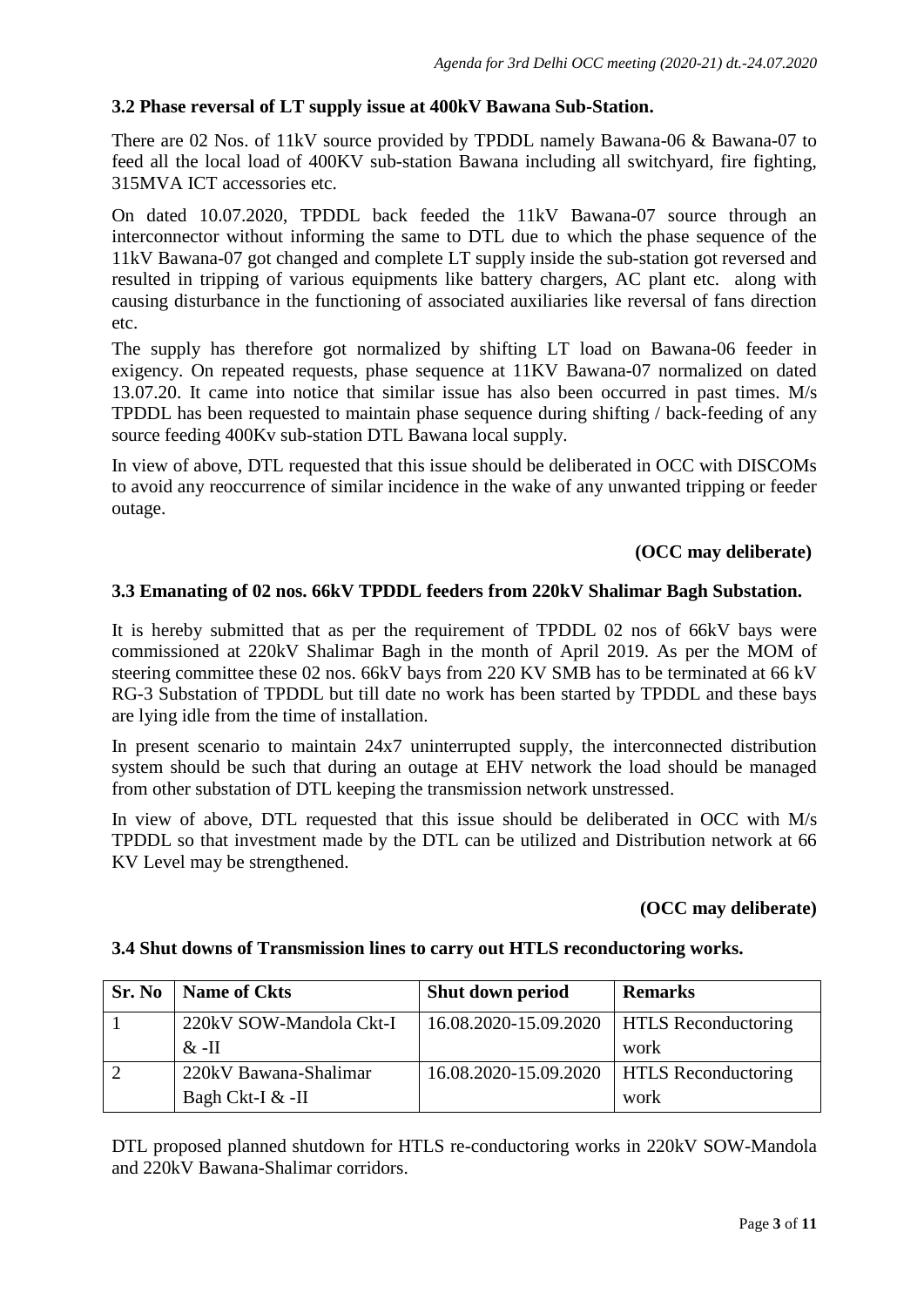In last OCC, the above shutdowns was deferred to August month due to increasing load demand in Delhi system & expected peak load and the availability of above shutdown to be reviewed in this OCC meeting.

# **(OCC may deliberate)**

# **3.5 Request for shutdown of 400kV D/C Bamnauli-Tughlakabad Ckts**

NHAI is implementing the flagship project of Dwarka Expressway (NH-248BB). For its construction, the 400kV HT lines owned by DTL need to be shifted. This work is being carried out under supervision of PGCIL.

As part of erection of towers for subject shifting, following shutdown is required.

| <b>Sr. No</b>   <b>Name of Ckts</b> | <b>Shut down period</b> | <b>Remarks</b>       |
|-------------------------------------|-------------------------|----------------------|
| 400kV Bamnauli-                     | 26.08.2020-25.09.2020   | Tower shifting works |
| Tughlakabad Ckt –I & -II            |                         |                      |

# **(OCC may deliberate)**

# **4. SLDC AGENDA:**

#### **4.1. Survival of Local Island at GTPS/ Pragati.**

During 20th GCC meeting as per MoM at S.No. 2.4 (9.12) following was discussed:-

"BYPL representative raised the issue of survival and subsequent synchronizing of local islanding at GT/ Pragati.

GCC advised DTL to carry out a joint visit with Discoms and IPGCL/ PPCL to analyze the requirements for sustaining Local Island at GT station". -

The matter was deliberated in the 12th (2018-19) Delhi OCC meeting held on 28.03.2019 and a committee comprising of following members was constituted for carrying out the above desired work at Pragati:-

(i) Sh. Satyendra Prakash, AGM(Elect./C&I), PPS-I, PPCL.

(ii) Sh. Hitesh Kumar, DGM(OS), DTL.

(iii) Sh. B.L. Gujar, DGM (Prot.), DTL.

(iv) Sh. Deepak Kumar, AM(T)-Pragati, DTL.

In 02<sup>nd</sup> Delhi OCC meeting (June-2020), DTL/PPCL representative informed that the cables have been procured & expected to be available by first week of July 2020. It is expected to complete by 31.07.2020.

DTL/PPCL may update the latest progress on work carried out.

#### **(Committee may update please)**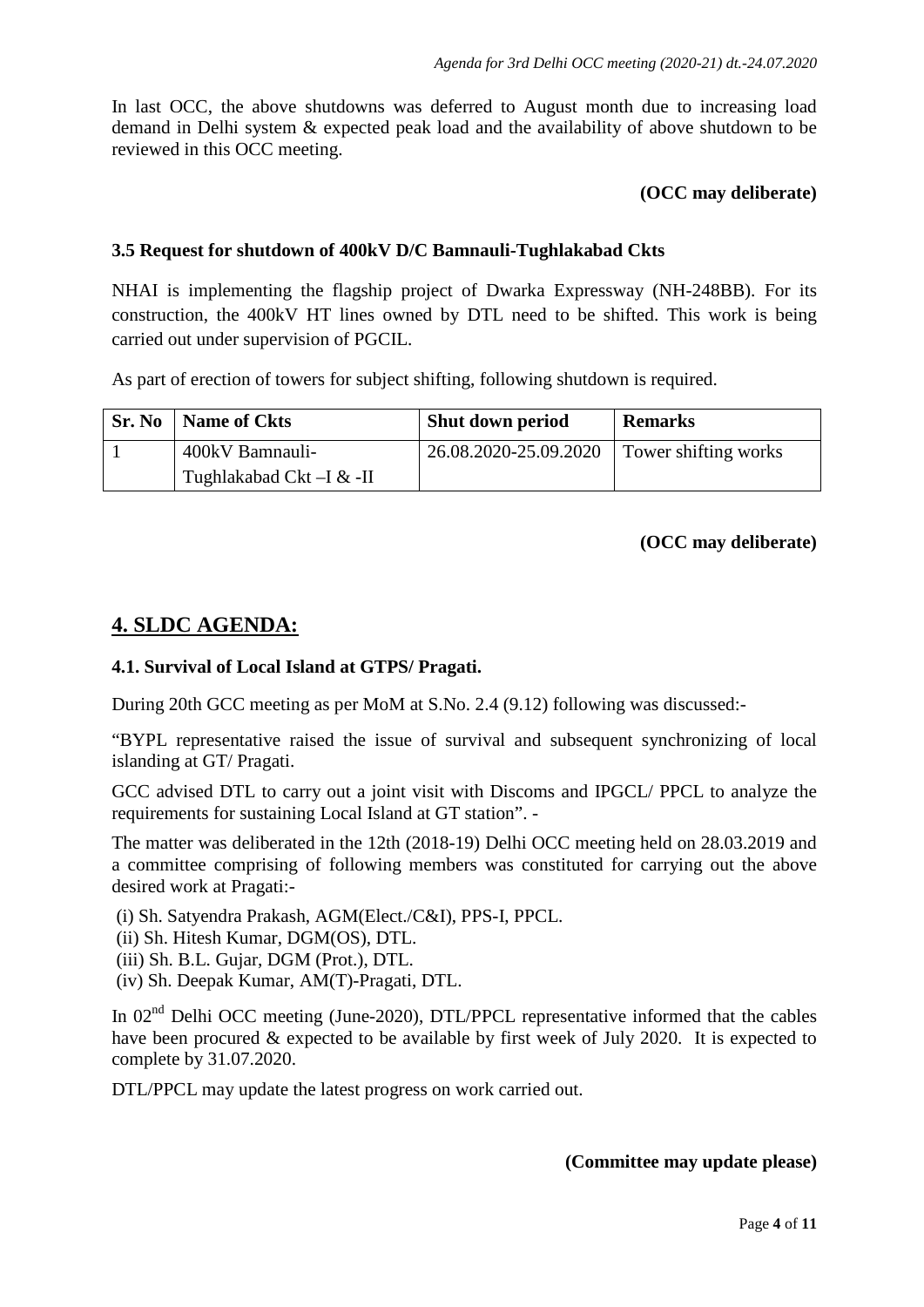# **4.2 Submission of break up energy consumption by the state.**

In 172<sup>th</sup> NRPC OCC meeting all SLDCs were requested to provide the break up energy consumption by the state by segregating the same from the billed data from DISCOMs from April 2018 to April 2020 in the format as prescribed below.

|       | by Domestic by<br>load | Commercial<br>load | by<br>Agricultural<br>load | Category   Consumption   Consumption   Consumption   Consumption   Traction   Miscellaneous<br>by Industrial supply<br>load | load | /Others |
|-------|------------------------|--------------------|----------------------------|-----------------------------------------------------------------------------------------------------------------------------|------|---------|
| Month |                        |                    |                            |                                                                                                                             |      |         |

BRPL, BYPL, TPDDL & MES have submitted the data upto April 2020 whereas NDMC has not provided any information.

It is requested to all the utilities to give the desired information on regular basis.

# **(NDMC may update please)**

# **4.3 List of Delhi feeders for Demand regulation by NRLDC.**

In 172<sup>nd</sup> NRPC OCC meeting NRLDC has asked the updation of list of feeders for demand regulation. Hon'ble CERC in its order in petition number 125/MP/2012 also directed to have the list of radial feeders which can be opened on the direction of NRLDC to regulate the demand. The attributes of such feeders are

**1).** Feeder shall radial in nature.

**2).** Feeder shall have substantial load flow so that effective change can be experienced on opening of such lines.

|                             | Feeders for physical regulation of supply in Delhi |                 |             |                      |  |  |
|-----------------------------|----------------------------------------------------|-----------------|-------------|----------------------|--|--|
| S.No.                       | Transmission elements to be                        | Power supply    | Approx.     | Remarks              |  |  |
|                             | opened                                             | interruption in | Relief (MW) |                      |  |  |
| $\mathbf{1}$                | 220KV Mundka-Peeragarhi                            | Peeragarhi      | 150-300     | Peeragarhi caters    |  |  |
|                             | ckt 1 & 2                                          |                 |             | load of Wazirpur.    |  |  |
| $\mathcal{D}_{\mathcal{L}}$ | 220KV BTPS- Okhla 1 & 2                            | Okhla           | 100-150     |                      |  |  |
| 3                           | 33kv Delhi ckt 1,2,3 & 4                           | Rohtak road     | $20 - 30$   |                      |  |  |
|                             | feeders from Rohtak road                           |                 |             |                      |  |  |
|                             | (BBMB)                                             |                 |             |                      |  |  |
| 4.                          | 220KV Maharani Bagh-                               | Lodhi road      | 250-300     | Reliability of VIP   |  |  |
|                             | Lodhi Road D/C                                     |                 |             | load from Lodhi      |  |  |
| $\overline{5}$              | 220KV Maharani Bagh -                              | Masjid Moth     |             | road may be affected |  |  |
|                             | Masjid Moth D/C                                    |                 |             |                      |  |  |

The some of the feeders are not Radial in nature due to change in system configuration. SLDC is of the view to review the above feeders for physical regulation.

The following list is of 220kV Radial feeders in DTL system which can be considered for physical regulation.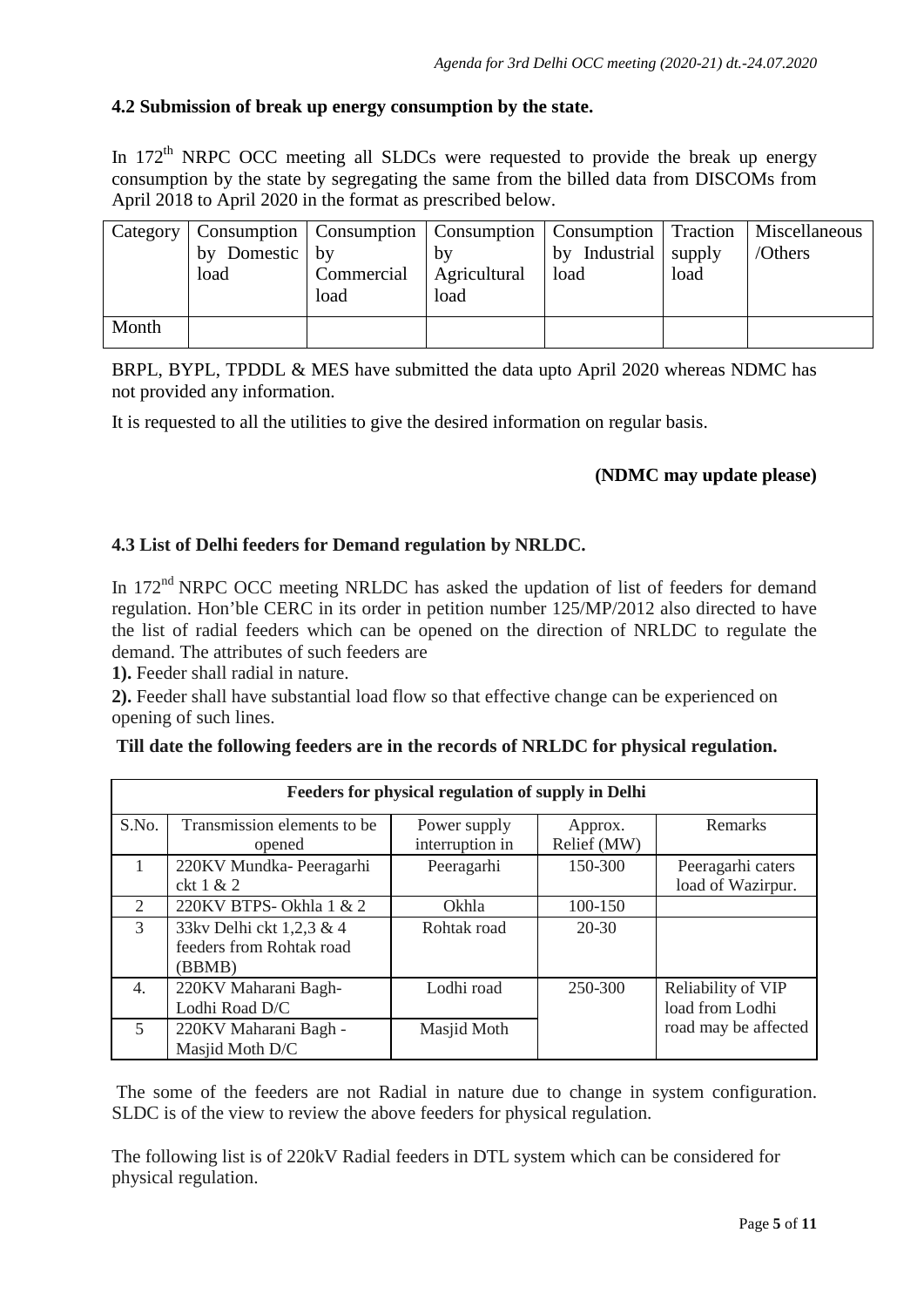| S. No.         | Name of the element                        | <b>Peak load</b><br>(7409MW) 2019-20 |
|----------------|--------------------------------------------|--------------------------------------|
|                | 220kV BAMNAULI - PAPPANKALAN-II CKT-I      | 136                                  |
| $\mathfrak{D}$ | 220kV BAMNAULI - PAPPANKALAN-II CKT-II     | 138                                  |
| 3              | 220kV BAWANA - ROHINI-II CKT-I             | 85                                   |
| $\overline{4}$ | 220kV BAWANA - ROHINI-II CKT-II            | 83                                   |
| 5              | 220kV GOPALPUR - MANDOLA CKT-I             | 122                                  |
| 6              | 220kV GOPALPUR - MANDOLA CKT-II            | 131                                  |
| $\overline{7}$ | 220kV GOPALPUR - SUBZI MANDI CKT-I         | 83                                   |
| 8              | 220kV GOPALPUR - SUBZI MANDI CKT-II        | 71                                   |
| 9              | 220 kV I.P.- RPH CKT-I                     | 27                                   |
| 10             | 220 kV I.P. - RPH CKT-II                   | 27                                   |
| 11             | 220kV MAHARANI BAGH - ELECTRIC LANE CKT-I  | 26                                   |
| 12             | 220kV MAHARANI BAGH - ELECTRIC LANE CKT-II | 39                                   |
| 13             | 220kV MAHARANI BAGH - LODHI ROAD CKT-I     | 72                                   |
| 14             | 220kV MAHARANI BAGH - LODHI ROAD CKT-II    | 102                                  |
| 15             | 220kV MAHARANI BAGH - MASJID MOTH CKT-I    | 82                                   |
| 16             | 220kV MAHARANI BAGH - MASJID MOTH CKT-II   | 82                                   |
| 17             | 220kV MEHRAULI - VASANT KUNJ CKT-I         | 123                                  |
| 18             | 220kV MEHRAULI - VASANT KUNJ CKT-II        | 113                                  |
| 19             | 220kV PRAGATI - PARK STREET CKT-I          | 164                                  |
| 20             | 220kV PRAGATI - PARK STREET CKT-II         | 158                                  |

All the utilities are requested to give their suggestion/ comments for reviewing the list of feeders for physical regulation.

#### **(OCC may deliberate)**

# **5. BRPL AGENDA:**

#### **5.1 Availing of PTW at 220kV Mehrauli substation**

BRPL is facing difficulty in availing PTW in case of any breakdown from 220KV Mehrauli station. On dt:14.07.2020, 66kV Mehrauli to Malviya ckt-2 was tripped and breakdown team faced an issue to avail PTW to restore the network. Breakdown team is facing difficulty during evening and night shift at 220kV Mehrauli substation.

This is causing unnecessary delay in restoring outage element and may lead to overloading on other alternate sources.

#### **(OCC may deliberate)**

## **5.2 Increment in power schedule deviations charges of May-2020**

BRPL power schedule deviations charges were increased in month of may 2020.

It is requested to OCC to discuss following issues:

**(i)** Frequent ICCP link failure

**(ii)** Dedicated ICCP port for BRPL in SLDC.

**(iii)** DC supply to FRTU and IT devices at stns like 220KV Okhla, Mehrauli, Lodhi road, PPK-1, Sarita vihar, Vasantkunj, Najafgarh etc

#### **(SLDC may deliberate)**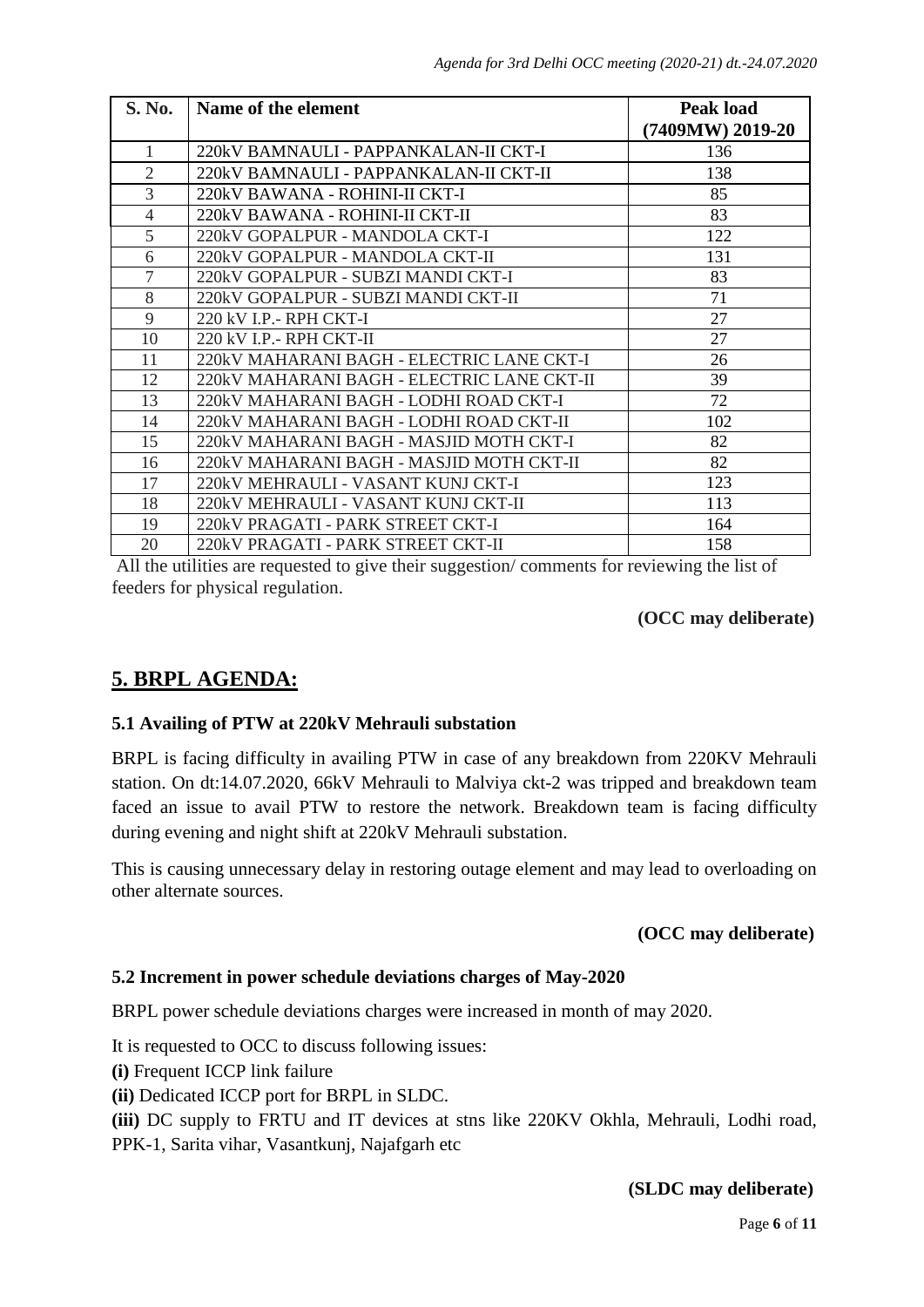#### **5.3 Change in Nomenclature of BRPL feeders**

Nomenclature issue is still pending. BRPL EHV feeders name updation is not done so far. It is requested to DTL to update.

#### **(DTL may update)**

#### **5.4 Establishment of communication link through FRTU & Routers installation**

To enhance grid data communication at DTL 220KV system, BRPL planning following works.

**(i)** FRTU along with Router installation at 05 DTL Stns, DIAL, IP, RKP, TKL and PPK-2. **(ii)** IT connectivity with small towers.

Details of DTL grids is as below where BRPL want to establish a communication link.

1. 220kV PPK-I, 2. 220kV Okhla, 3. 220kV Sarita Vihar, 4. 220kV Vasant Kunj

5. 220kV Mehrauli, 6. 220kV DIAL, 7. 400kV Tikri Kalan, 8. Lodhi Road, 9. 220kV IP, 10. 220kV RK Puram, 11. 220kV PPK-II, 12. 220kV PPK-III, 13. 220kV Kanjhawala

For the above, it is requested DTL/SLDC to allow necessary permissions.

#### **(OCC may deliberate)**

#### **4.5 Multiple tripping incident at 220kV PPK-I**

**(i)** Tripping at 07:57AM of both ckts. from PPK1 to G2, Dt: 16/06/2020. In this tripping Distance, Fault current and Phase involved.

**(ii)** Similarly 2 more below mentioned tripping of dtd 10/06/20 time 18:11, pls check & provide fault data:

| PPK1 OG_66KV_CKT_8 HARI NAGAR     |                         | Tripped off on differential<br><b>RELAY M-86 RELAY</b> |
|-----------------------------------|-------------------------|--------------------------------------------------------|
| PPK1 OG_66KV_CKT_8 BODELLA-1 CKT, | T-OFF Pankha Road (NEW) | Tripped off without indication.                        |

For further working at our end it is requested DTL to provide the relay data.

#### **(OCC may deliberate)**

#### **4.6 Tripping incident at 220kV Sarita Vihar on 16.07.2020**

At 220KV Sarita Vihar, 66KV Sarita vihar feeder was tripped on 16.7.20 at 10:24AM on distance relay with zone on R,Y,B phase. Earlier this ckt was under shutdown taken by DTL (220KV SVR grid staff).

This feeder tripped while taking load of 66KV Sarita vihar stn load and after that breakdown team checked & Ckt found healthy.

DTL/SLDC requested to share details of tripping and observations at their end.

#### **(OCC may deliberate)**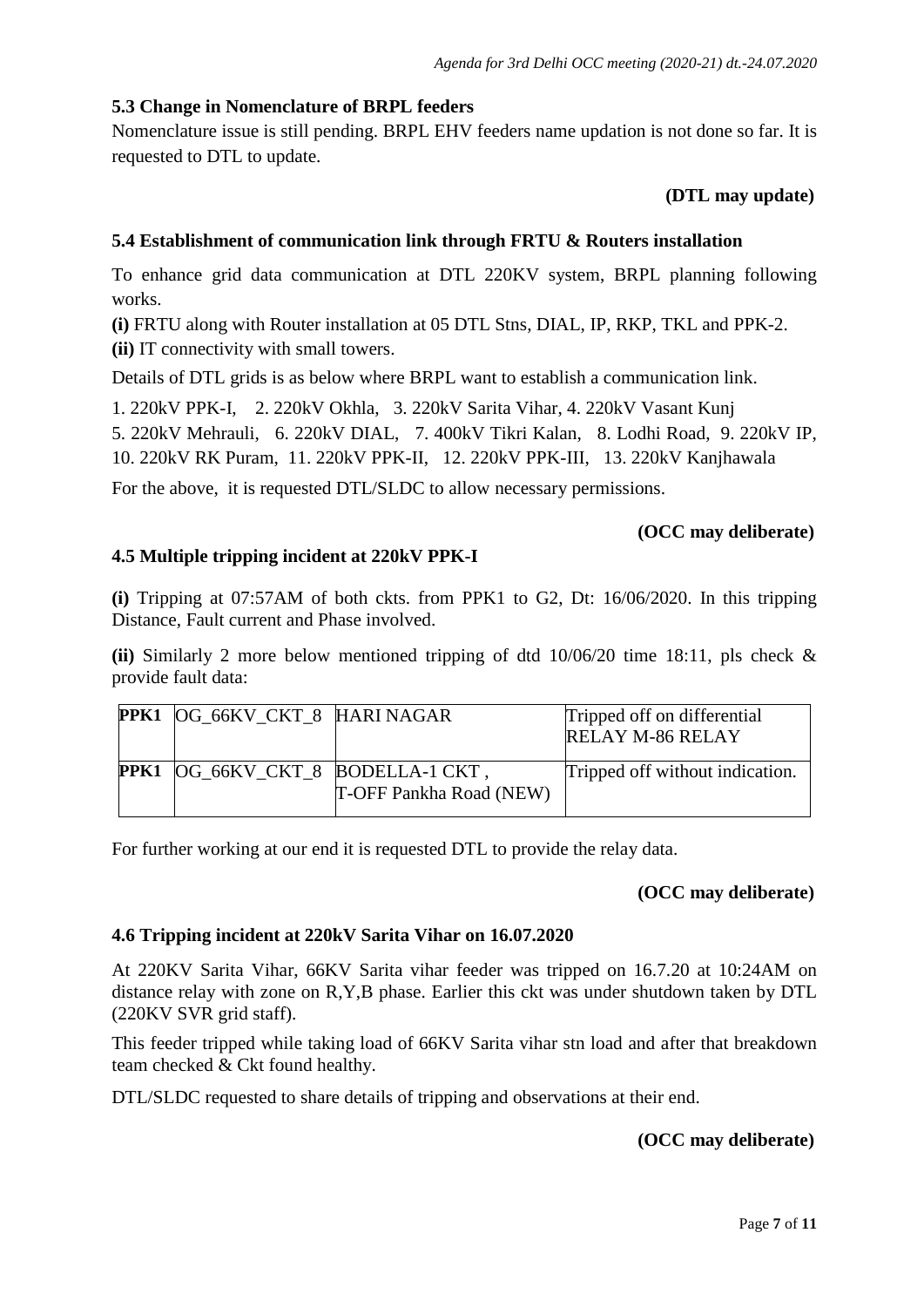#### **4.7 Providing Relay data from DTL/SLDC**

BRPL protection is facing difficulty to get relay data information from SLDC/DTL protection. Sometimes we will get and sometimes we won't.

#### **(OCC may deliberate)**

#### **4.8 Inability of PPCL Bawana to timely inform about not bringing on bar half module**

As per order of CERC dated 05th May 2017 "Approval of the detailed procedure for taking unit(s) under Reserve Shut Down and Mechanism for Compensation for Degradation of Heat Rate, Aux Compensation and Secondary Fuel Consumption, due to Part Load Operation and Multiple Start/Stop of Units", clause no 7.4, the said half module of Bawana should be treated under outage from 00 hours of  $10^{th}$  July 2020.

- 1. BRPL via email sent at 10:48 hrs dated 09.07.2020 has requested SLDC to kindly bring on bar half module of Bawana exclusively for BRPL from 00:00 hrs of 10.07.2020 (Email attached as Annexure 1). Accordingly the power from additional half module of Bawana was considered by BRPL in its Day Ahead availability.
- 2. In line with above, SLDC had requested Bawana to bring additional half module for BRPL via message punched on SLDC web scheduling portal at 18:07 hours. (Attached as Annexure 2)
- 3. During evening hours of 09.07.2020, it was intimated to BRPL over phone by SLDC that additional half module of Bawana will not be available from 00:00 hrs of 10.07.2020 till next 48 hours due to bursting of some water pipeline of Delhi Jal Board which in turn has effected availability of Bawana. Despite this verbal communication, there was no intimation of such situation by Bawana power plant over email to BRPL/SLDC and neither did Bawana publish any message on notification tab of web scheduling portal so that concerned parties are aware of the situation.
- 4. Via message punched on web scheduling portal by SLDC at 20:44 hrs of 09.07.2020, Bawana was once again asked to clarify its availability (Attached as Annexure 3).
- 5. Further, BRPL once again emailed SLDC at 21:47 hours of 09.07.2020 (Attached as Annexure 4) to confirm about the status of additional half module of Bawana, for which there was no reply given to BRPL.
- 6. This non clarity of status of additional module of Bawana also resulted in delay in bringing one unit of Dadri I on bar by BRPL since SLDC Desk was awaiting a written reply from Bawana regarding their inability to bring the additional half module.
- Page **8** of **11** 7. BRPL had requested SLDC to bring one unit of Dadri stage I exclusively for itself (in lieu of unavailability of half module of Bawana) via email sent at 19:39 hrs of 09.07.2020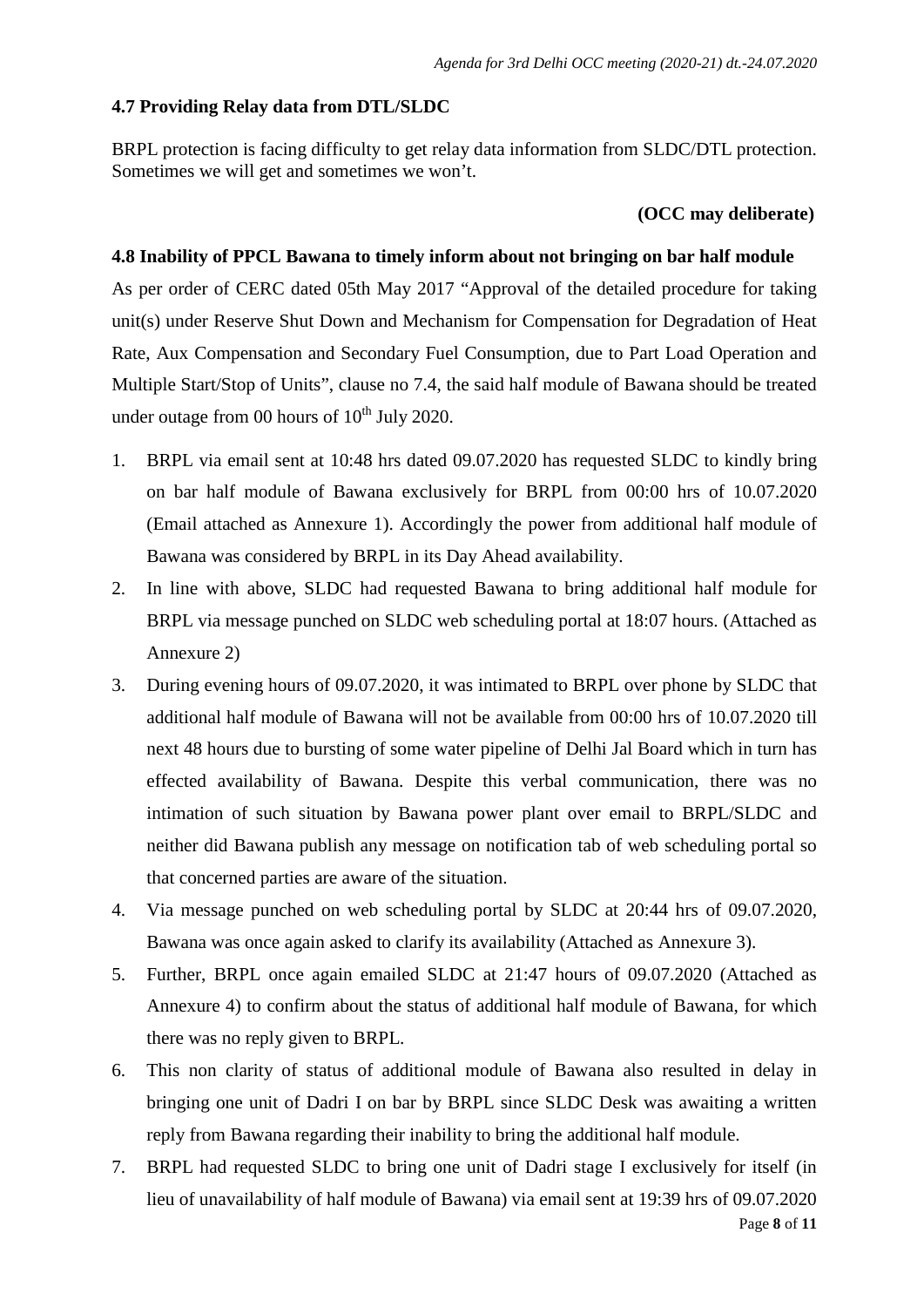(Attached as Annexure 5). It was made clear in the email, that SLDC has to bring on bar Dadri stage 1 ONLY IF, Bawana is unable to bring on bar half module.

- 8. SLDC informed NRLDC to bring on bar one of unit Dadri stage 1 vide its email dated 09-July-20 at 09:51 PM.
- 9. As per order of CERC dated 05th May 2017 "Approval of the detailed procedure for taking unit(s) under Reserve Shut Down and Mechanism for Compensation for Degradation of Heat Rate, Aux Compensation and Secondary Fuel Consumption, due to Part Load Operation and Multiple Start/Stop of Units", clause no 7 regarding "Methodology for revival of generating station or unit(s) from RSD" clearly reads that:-

#### *7. Methodology for revival of generating station or unit(s) from RSD*

- *7.1 Once a unit is taken out under RSD, the generating station shall notify the period for which the unit will remain under RSD and the unit can be recalled anytime after 8 hours. In case of system requirements, the generating unit can be revived before 8 hrs as well. The time to start a machine under different conditions such as HOT, WARM and COLD shall be as per the declaration given by the generating station under the Detailed Procedure for Ancillary Services Operations (Format AS-1 and AS-3 of the said Procedure).*
- *7.2 One or more beneficiaries of the generating station as well as the generating station may decide for revival of unit(s) under RSD with commitment for technical minimum schedule with minimum run time of 8 hrs for Coal based generating stations and 3 hrs for Gas based generating stations post revival. In such situations, the generating station shall revise the On Bar and Off Bar DC (with due consideration to ramp up/down capability).*
- *7.3 RLDC may also advise the generating stations to revive unit(s) under RSD for better system operation (IEGC 6.5.20). In such cases, RLDC shall ensure technical minimum schedule by increasing schedule of all the beneficiaries in the ratio of under-requisition.*
- *7.4 In case the machine is not revived as per the revival time declared by the generating station under different types of start, the machine shall be treated under outage for the duration starting from the likely revival time and the actual revival time. RLDC shall ensure that intimation is sent to the generating station sufficiently in advance keeping in view its start-up time.*
- 10. In view of above, the following points emerge: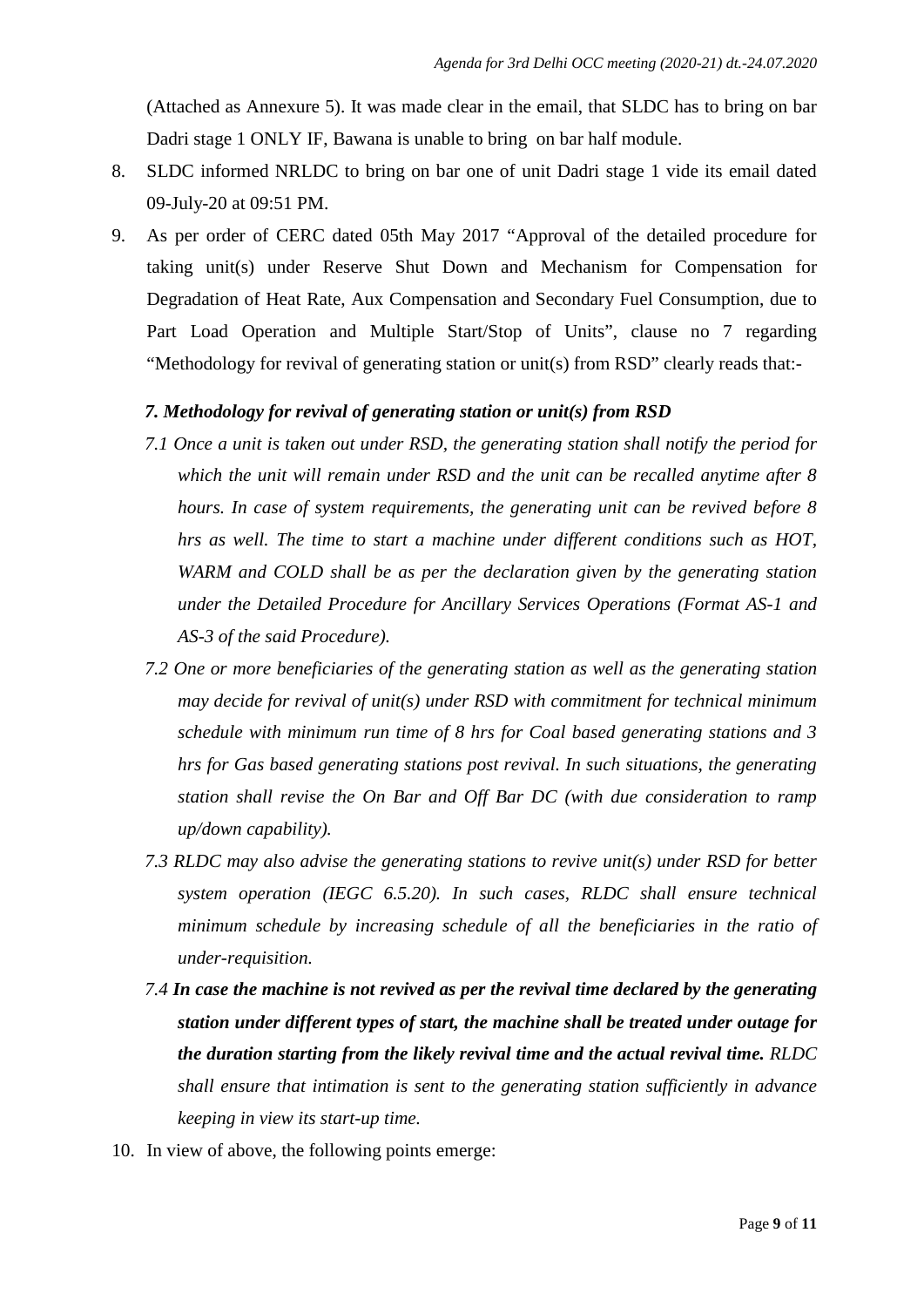- 10.1. Bawana could not bring on bar half module as asked by Delhi SLDC vide its message published at 18:07 hours on 9<sup>th</sup> July 2020.
- 10.2. This is clear from message given by SLDC to NRLDC to bring on bar one unit of dadri stage 1 at 21:51 hours, as per conditional email sent by BRPL at 19:39 hours.
- 10.3. Despite its failure to bring on bar, Bawana published full DC.

Accordingly, as per order of CERC dated 05th May 2017 the said half module of Bawana should be treated under outage from 00 hours of  $10^{th}$  July 2020.

# **(OCC may deliberate)**

# **6. Long/Recent Outage/Breakdown of Elements in Delhi power system.**

Members may update the latest status of following Long/Recent Outage/Breakdowns of elements in Delhi Power system as under:

| S.N              | <b>Element's Name</b>                                        | Discom/<br><b>DTL</b> | Date and<br><b>Time</b><br>of<br>outage | Status of outage as on 19.07.2020                                                                                                                                                                                                                                                   |
|------------------|--------------------------------------------------------------|-----------------------|-----------------------------------------|-------------------------------------------------------------------------------------------------------------------------------------------------------------------------------------------------------------------------------------------------------------------------------------|
| 1.               | 33kV<br><b>RIDGE</b><br><b>VALLEY</b><br>KHEBAR LANE CKT.-II | <b>BRPL</b>           | 01.06.2019                              | 'Y' PH. Single CABLE FAULTY. BRPL<br>informed that the agenda related to<br>handover this ckt to MES to be put up<br>before Steering Committee. Process is<br>not started yet. In last OCC, BRPL<br>advised to pursue with MES to revive<br>this ckt.BRPL may update status please. |
| 2.               | 33kV LODHI ROAD - EAST OF<br>KAILASH CKT.                    | <b>BRPL</b>           | 11.07.2020                              | 'Y' PH. SINGLE CABLE FAULTY                                                                                                                                                                                                                                                         |
| 3.               | 400kV<br><b>MUNDKA</b><br>66kV<br>NANGLOI W. WORKS CKT.      | <b>BRPL</b>           | 08.07.2020                              | 'B' PH. CABLE FAULTY                                                                                                                                                                                                                                                                |
| $\overline{4}$ . | 400kV HARSH VIHAR - 66kV<br><b>GONDA CKT.-II</b>             | <b>BYPL</b>           | 12.07.2020                              | 'R' PH. CABLE FAULTY                                                                                                                                                                                                                                                                |
| 5.               | 66kV<br><b>DHEERPUR</b><br><b>JAHANGIRPURI CKT.-I</b>        | <b>TPDDL</b>          | 17.07.2020                              | 'R' PH. CABLE FAULTY                                                                                                                                                                                                                                                                |
| 6.               | 33kV<br>IP<br>BAY<br>$-42$<br>(2)<br><b>CONNAUGHT PLACE)</b> | <b>NDMC</b>           | 06.07.2020                              | <b>SINGLE CABLE FAULTY</b>                                                                                                                                                                                                                                                          |
| 7.               | 220kV TRAUMA CENTRE - 33kV<br>RAJIV GANHI-BHAWAN CKT.        | <b>NDMC</b>           | 07.07.2020                              | 'B' PH. CABLE FAULTY                                                                                                                                                                                                                                                                |
| 8.               | 33kV BAY -4 (IP - ELECTRIC<br>LANE)                          | <b>NDMC</b>           | 19.07.2020                              | 'B' PH. CABLE FAULTY                                                                                                                                                                                                                                                                |